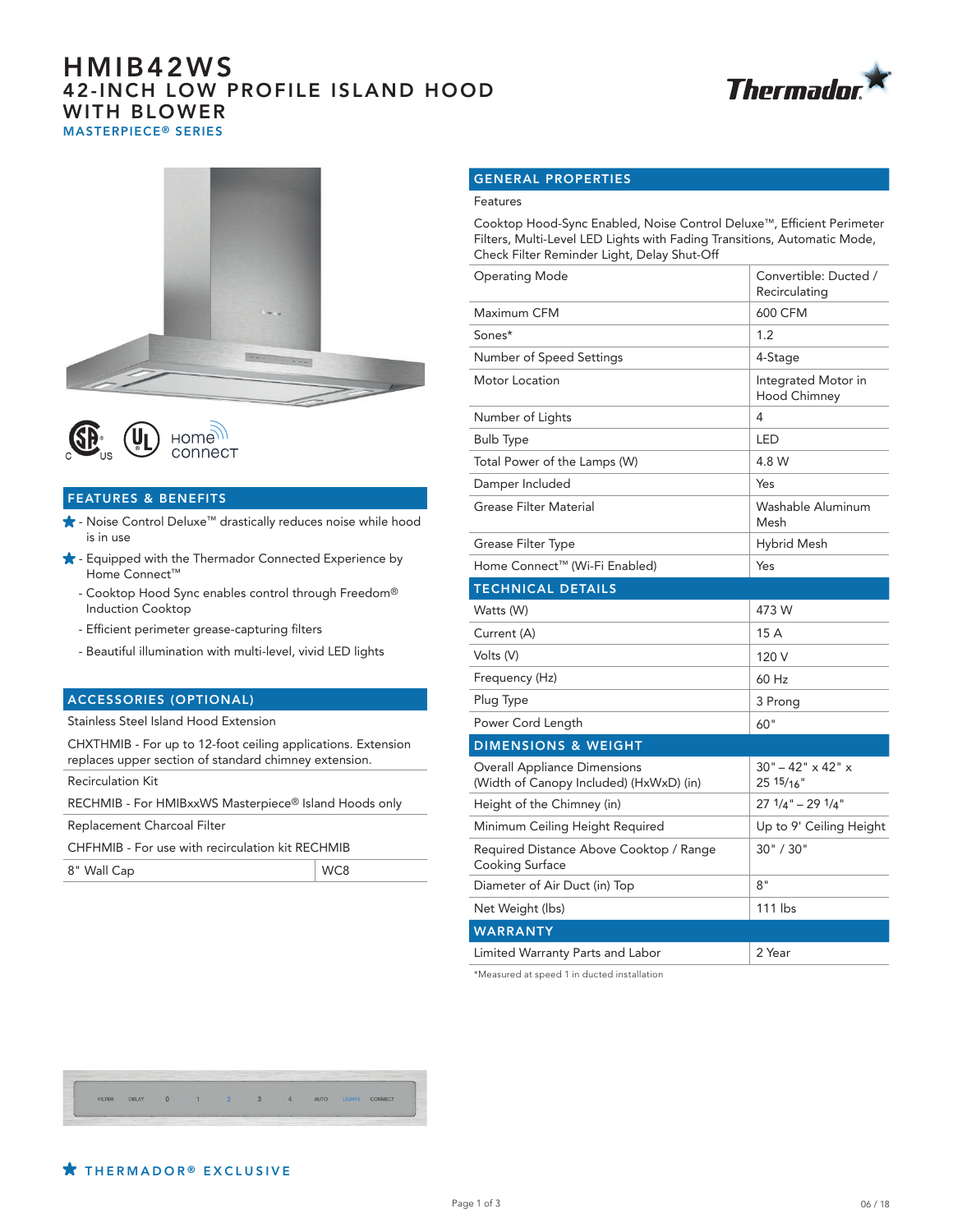# HMIB42WS 42-INCH LOW PROFILE ISLAND HOOD WITH BLOWER MASTERPIECE® SERIES



### HOOD DIMENSIONS



\*from the grate surface

measurements in inches (mm)

## OPTIONAL ACCESSORIES

#### STAINLESS STEEL ISLAND HOOD EXTENSION **CHXTHMIB**

Telescoping design for extension up to 12' ceiling heights

RECIRCULATION KIT RECHMIB Ideal for applications where ducting out is not possible

REPLACEMENT CHARCOAL FILTERS CHFHMIB For Use With Recirculation Kit RECHMIB